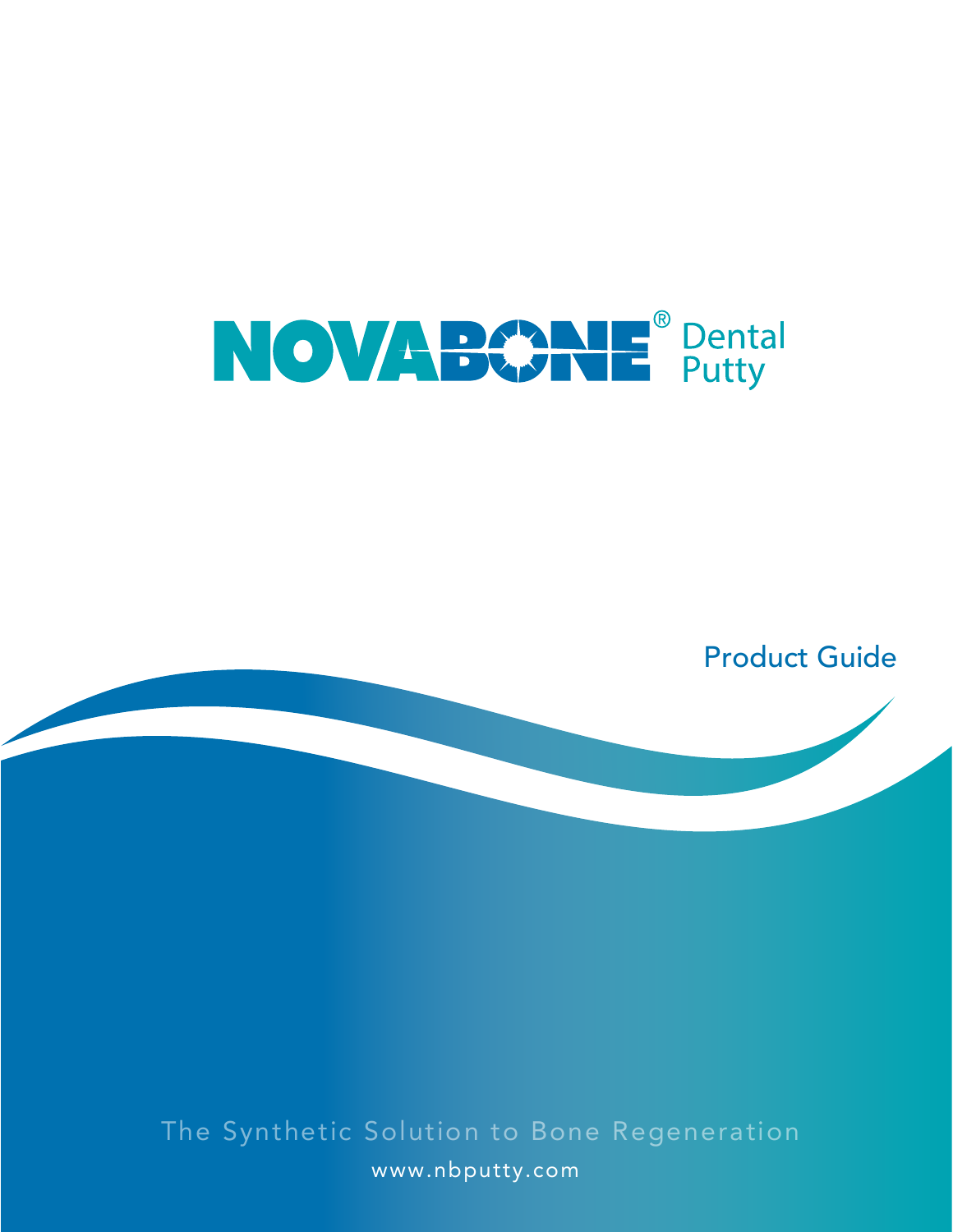## Uncommon Handling.... ....Uncompromised Results!



### **NOVABC**

NovaBone Putty is available in multiple dispensing systems. Variations are priced for affordability and efficiency. Products are available through a network of distributors world-wide, with a presence in over 40 countries.

| <b>Cartridge System</b>  | <b>Quantity</b> |
|--------------------------|-----------------|
| Cartridge Dispenser      | Each            |
| 0.5cc Cartridges (blue)  | 2/Pack          |
| 0.5cc Cartridges (blue)  | 4/Pack          |
| 0.25cc Cartridges (grey) | $4$ /Pack       |

| <b>Syringe</b> | <b>Quantity</b> |
|----------------|-----------------|
| 0.5cc Syringe  | 1/Pack          |
| 0.5cc Syringe  | 2/Pack          |
| 1.0cc Syringe  | 1/Pack          |
| 2.0cc Syringe  | 1/Pack          |

| Clam Shell  | <b>Quantity</b> |
|-------------|-----------------|
| 0.5cc Shell | 1/Pack          |
| 0.5cc Shell | 2/Pack          |

Not all dispensing formats are available in all countries. Please check with your local distributor for sizes, part # and availability.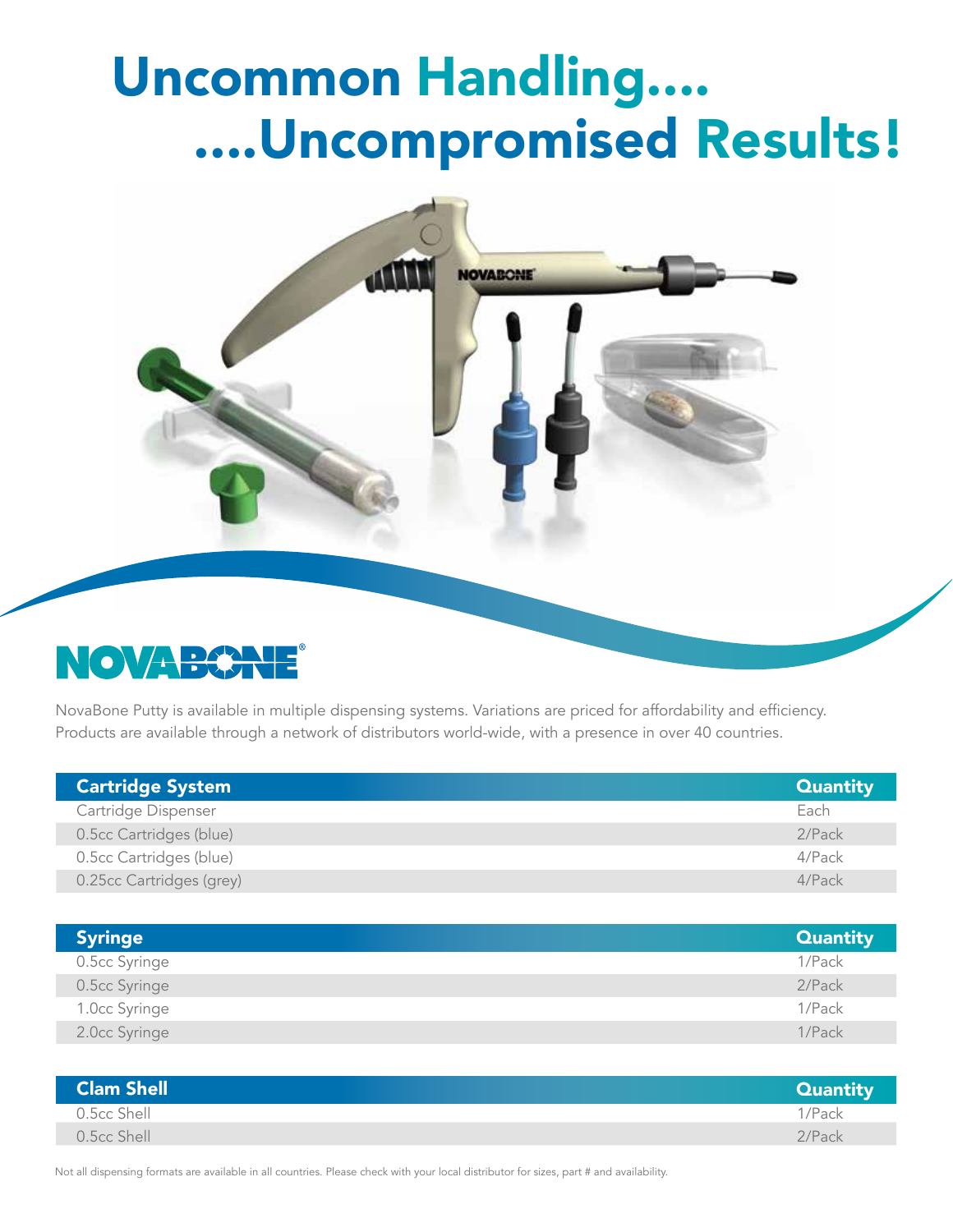# NovaBone Dental Putty

The next generation Calcium-Phosphosilicate bone substitute engineered for enhanced handling and improved performance

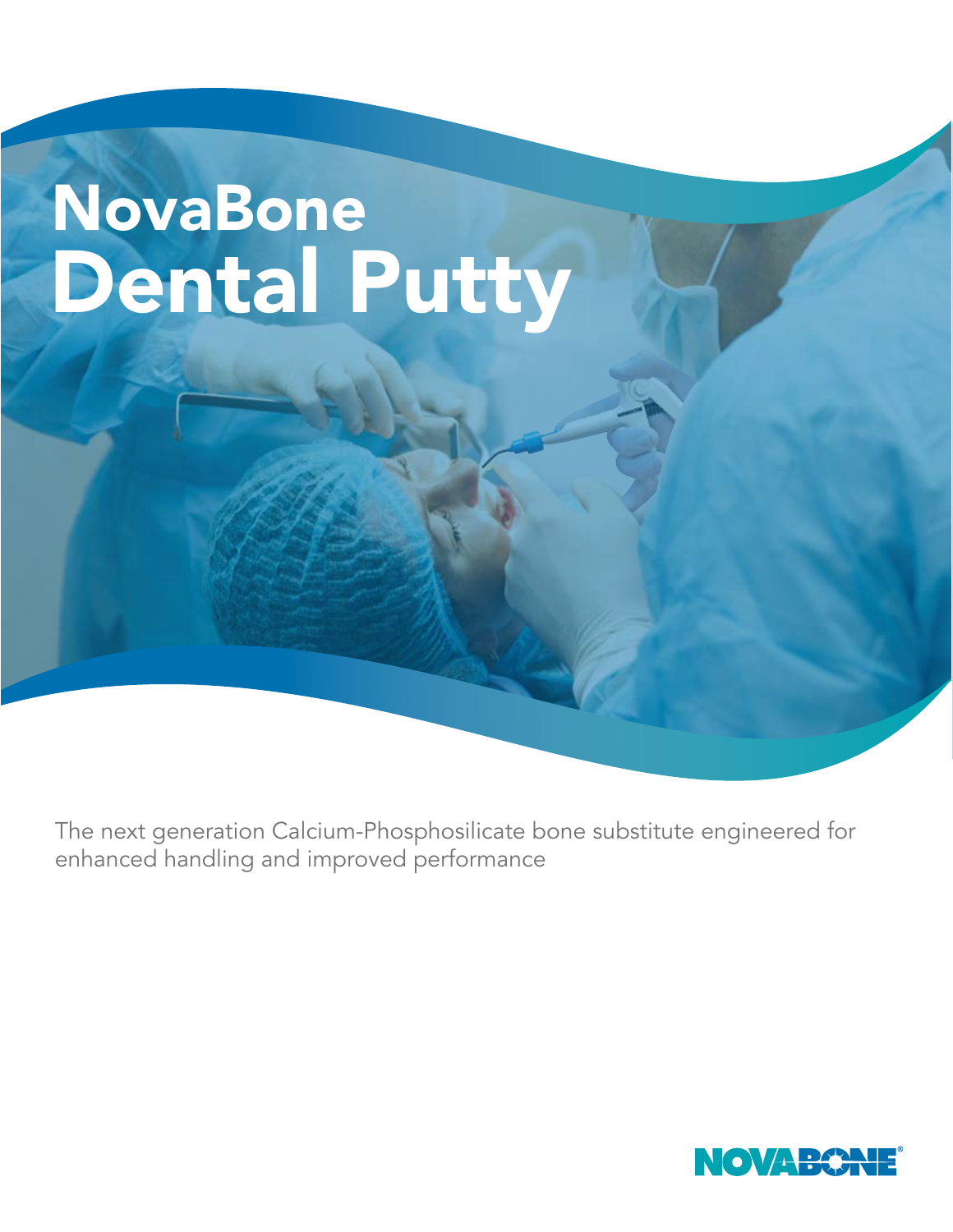### Product Characteristics

NovaBone Dental Putty was introduced after extensive market research which suggested that clinicians did not expect great strides in the rate of bone formation but rather in delivery, handling and performance of bone graft substitutes without a significant cost increase.

NB Putty has bimodal particle distribution of Calcium Phosphosilicate (CPS) (active ingredient), with Polyethylene Glycol (PEG) as an additive and Glycerin as the Binder. The volume of the active ingredient is approximately 70%. The Putty format allows easier manipulation due to its format and eliminates the need for any preparation prior to placement. NB Putty offers clinicians various delivery systems (Shells, Cartridges & Syringes) in various sizes with benefits of consistent, reliable bone regeneration. Putty received its FDA & CE approval for dental indications in 2006-07.

NB Putty is available in unique uni-dose cartridges – an industry first; ideal for minimally invasive surgeries, hard to access defects, immediate implant surgeries, osteotome sinus surgeries, etc. Each cartridge holds 0.25-0.5cc of putty.

Putty does not set like a cement. CPS has a transient hemostatic effect providing a comfortable environment for the clinician to work with. It encourages clot stabilization and promotes healing. Putty has good retention and can adapt to the defect shape.

Putty is radio-dense and can be visualized on radiographs. Upon implantation, it appears as a mass at the defect site which can be differentiated from surrounding bone by the lack of trabecular pattern. Over time, with bone remodeling, the grafted area appears analogous to the natural bone in the region.

Putty has a 4 year shelf life does not need refrigeration but caution should be exercised at temperatures higher than 45ºC.



## Superior Delivery System

NovaBone Dental Putty is available in multiple delivery options: trays, pre-filled syringes and a unique cartridge delivery system. The diameter of the cannula is 2.8mm which is ideal for dispensing of the graft, especially in minimally invasive techniques such as gaps in immediate implant and crestal approach sinus lifts. Cartridges are available in various sizes and are used in conjunction with cartridge dispenser.

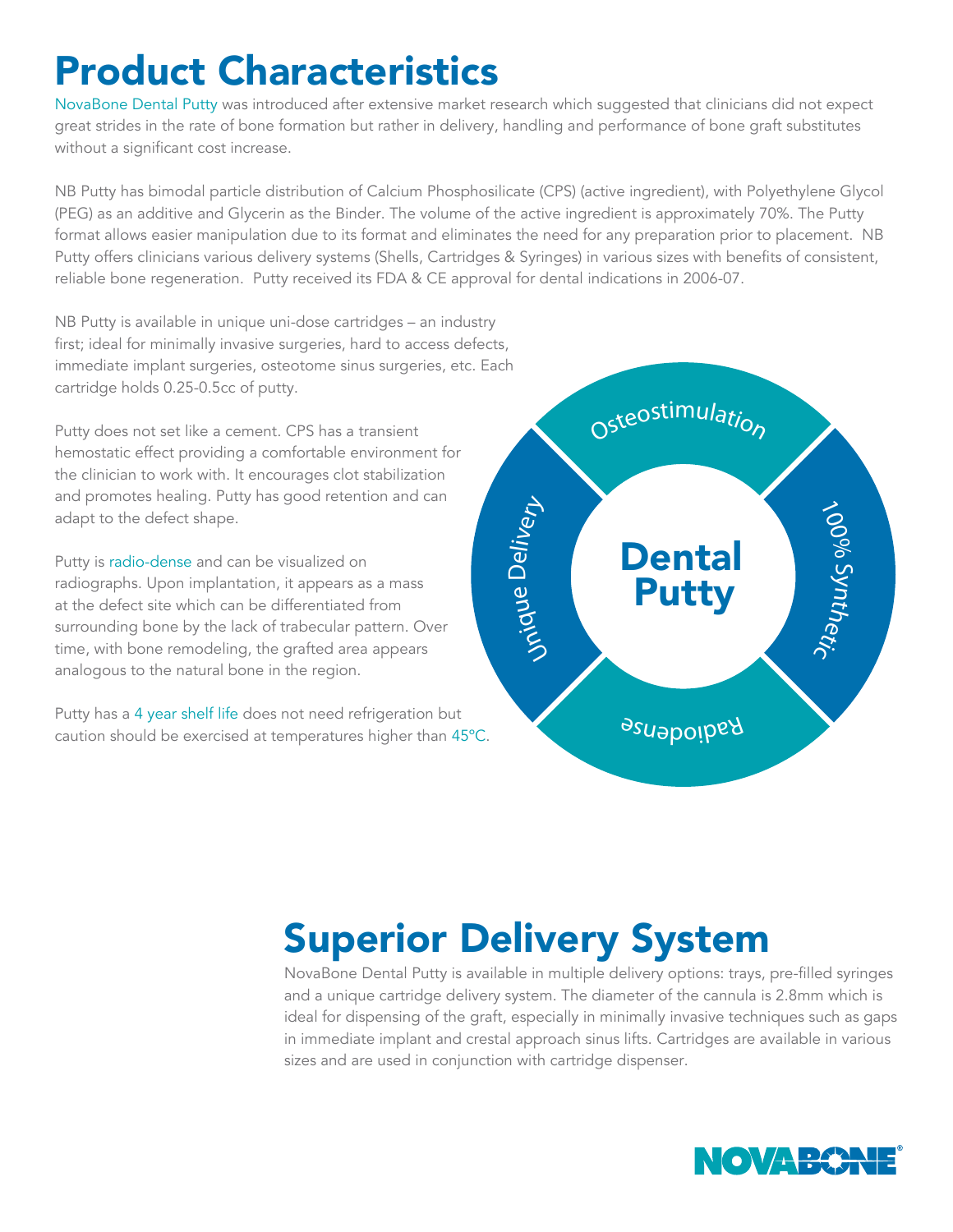### Smart Science™ - Osteostimulation

Unlike other synthetic grafts that are bioinert, NB Putty belongs to the class of bioactive regenerative materials that not only acts as an osteoconductive scaffold but also interacts with the surrounding tissues and imparts an osteostimulatory effect. NB Putty is not osteoinductive but a number of in vivo studies have demonstrated an accelerated bone formation with CPS particles. Also, the viability and proliferation potential of osteoblasts has been shown to be accelerated in the presence of CPS particles. Studies also demonstrate increased osteocalcin and alkaline phosphatase levels in the presence of CPS particles providing a favorable environment for bone formation.

Osteostimulation is an active process. NovaBone Dental Putty acts as a bone matrix and encourages differentiation of new bone cells at the site. This phenomenon results in faster bone regeneration than exhibited by osteoconduction alone while simultaneously increasing the resorption rate of the graft material.

### Biologic Interpretation

- Immediately upon implantation, silicon and calcium ion release initiates a cascade of events that signals and recruits undifferentiated cells to the site
- Several genes are regulated, resulting in proliferation and differentiation of undifferentiated cells into osteoblasts
- The osteoblasts mature into osteocytes (mature bone cells) at the terminal stage
- This process continues resulting in bone regeneration at a much faster pace than osteoconduction

### Clinical Interpretation

- Upon implantation, the binder gets absorbed within 24-72 hrs, creating a 3-dimensional porous scaffold that facilitates active movement of blood and tissue fluids through the matrix
- Smaller CPS particles interact with blood providing the initial burst of calcium and phosphate ions
- This provides a favorable area for bone regeneration as it creates numerous calcium phosphate nodules that mature individually to form bone throughout the defect
- Subsequently, the larger particles react and continue the process of bone regeneration

#### Histologic Interpretation

Rabbit Histology at 3 and 6 weeks helps visualize the osteostimulation phenomenon. At 3 weeks, cracks developing through individual particles can be noticed with bone growing through them. Pink areas of bone formation are also seen around the putty particles along with areas of cartilaginous cells & giant cells (purple).

At 6 weeks, abundant bone around each particle can be seen (pink areas). The cracks have progressed completely into the center of each particle, and an area of bone regeneration (pink) is seen within each individual particle. This is very unique to CPS products and results in the creation of multiple foci of bone regeneration resulting in enhanced bone regeneration and consequently faster material absorption!



B- Bone, P- Graft Particle, C- Cracks

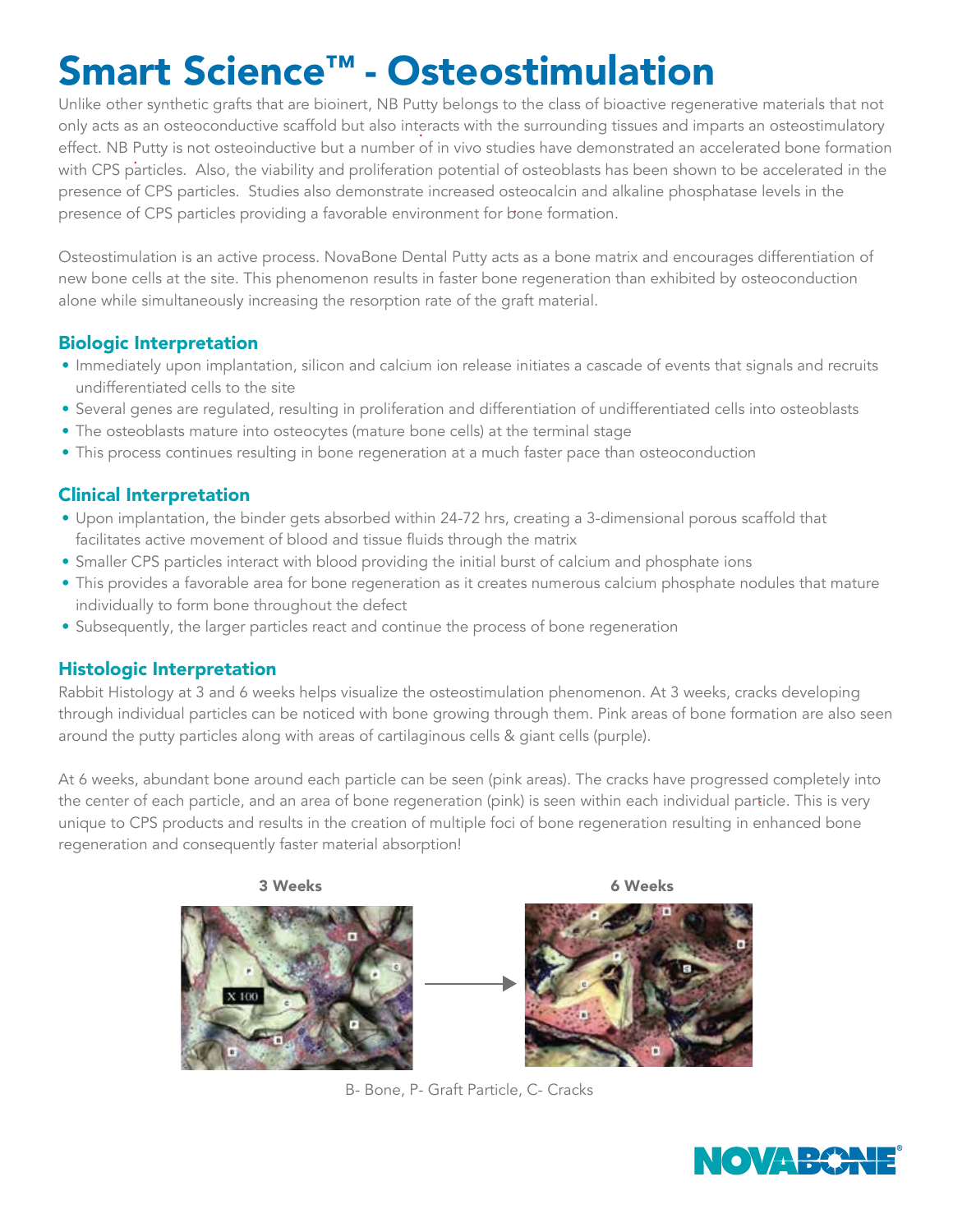## Clincial Evidence

With over 50 technical publications and 32 clinical publications in peer reviewed journals, NB Putty has consistently proven to regenerate bone in various osseous defects including ridge augmentations, sinuses, sockets, periodontal defects, etc. Most studies suggest approx. 80%-90% graft absorption in 4-6 months, while regenerating bone at the same time.

NB Putty with its unique cartridge delivery system has redefined sinus augmentation surgeries facilitating minimally invasive surgical approaches and improvisations. NB Putty with its handling characteristics acts as an excellent carrier for guided bone regeneration surgeries in combination with NovaBone Morsels or Allograft bone (1:1).

#### Comparision with Bovine Bone

2015 JOI article by Lanka et al., evaluated both NB Putty & Bovine xenograft histomorphometrically. They concluded that ridge preservation using a putty calcium phosphosilicate alloplastic bone substitute results in more timely graft substitution and increased bone regeneration when compared to an anorganic bovine bone xenograft.

In a 2014 JOMI article, Kotsakis et al., published data from a blinded randomized controlled trial comparing dimensional changes at 5 months following socket preservation using NovaBone Dental Putty (PUT) or anorganic bovine bone mineral (ABBM), both groups showed a statistically significant reduction in ridge width loss. NovaBone® treated sites showed comparable results to sites treated with ABBM in both width and height changes. The maximum implant insertion torque (MIT) was measured as an index of primary implant stability.

MIT for PUT was  $\leq$ 35 N/cm<sup>2</sup> (MIT grade 4) for seven of the nine implants. MIT values in the ABBM group ranged from grade 1 (10 to 19 N/cm²) to grade 4, which was statistically significantly lower than the PUT group. The overall implant success rate was 94.1% (16 of 17 implants were successful). They concluded that Putty was good to preserve ridge dimensions and had favorable bone density values for implant placement.



#### Histomorphometry

Dental Putty showed vital bone regeneration and significant graft resorption.<sup>1,2,3,4</sup> In four separate studies, histomorphometric evaluation of cores taken from extraction sockets grafted with NovaBone

|                                   | <b>Number of Sites</b> | <b>Average</b><br><b>Re-Entry Time</b> | <b>Mean Vital</b><br><b>Bone Content</b> | <b>Mean Residual</b><br><b>Graft</b> |
|-----------------------------------|------------------------|----------------------------------------|------------------------------------------|--------------------------------------|
| 2015 Lanka et al. <sup>1</sup>    | $N = 10$               | 4.9 months                             | 47.15%                                   | 17.4%                                |
| 2014 Kotsakis et al. <sup>2</sup> | $N=17$                 | 5.7 months                             | 31.76%                                   | 11.47%                               |
| 2012 Lanka et al. <sup>3</sup>    | $N = 20$               | 4.9 months                             | 49.57%                                   | 4.3%                                 |
| 2011 Gonshor et al. <sup>4</sup>  | $N=22$                 | 5.4 months                             | 48.2%                                    | $2.4\%$                              |

1. Lanka M. et al. Alveolar ridge preservation with the socket-plug technique utilizing an alloplastic putty bone substitute or a particulate xenograft: a histological pilot study. J Oral Implantol 2015 Apr; 41(2):178-83

2. Kotsakis GA, et al. Histomorphometric evaluation of a calcium-phosphosilicate putty bone substitute in extraction sockets. Int. J Periodontics Restorative Dent. 2014 Mar-Apr; 34(2):233-9

3. Lanka M, et al. Socket grafting with calcium phosphosilicate alloplast putty: a histomorphometric evaluation. Compend Contin Educ Dent. 2012 Sep;33(8):e109-15.

4. Gonshor A, et al. Histologic and Clinical Evaluation of a Bioactive Calcium Phosphosilicate Bone Graft Material in Postextraction Alveolar Sockets. Int J Oral Imp and Clin Res. 2011;2(2): 79-84.

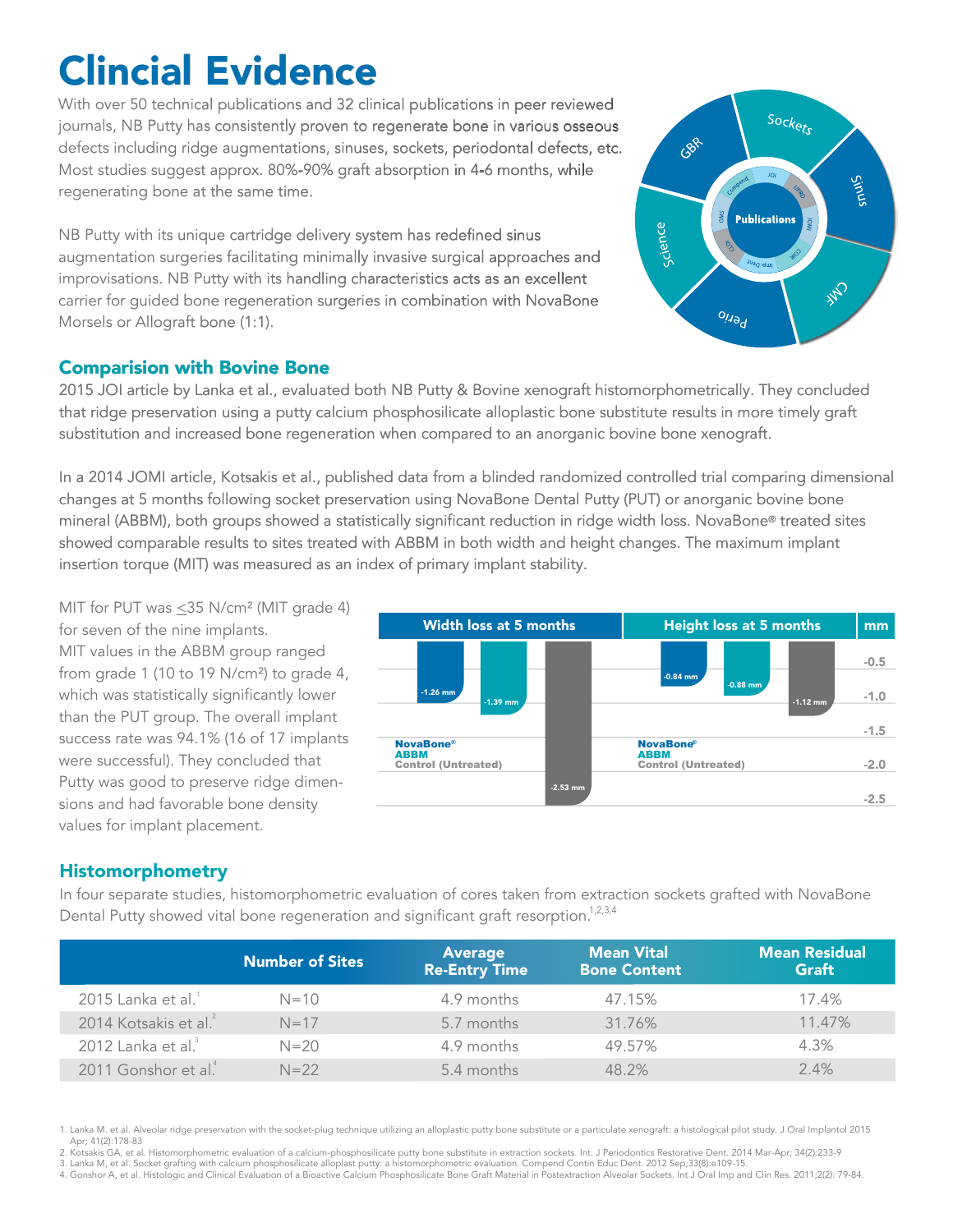### Minimally Invasive Transcrestal Sinus Augmentation

There are several ways to access the sinus via crestal approach and elevate the sinus membrane prior to augmentation: A) Osteotome technique B) Piezo Technique C) Neurosurgical Bur D) Densah Burs, etc. Bone graft delivery into the sinus can be difficult and challenging. NovaBone Cartridge System simplifies the delivery of graft into the sinus especially when accessed through the crest of the ridge. The tip of the cartridge is 2.8 mm in diameter and was designed specifically to deliver the graft seamlessly into the sinus. Putty consistency can help prevent membrane tears. The delivery of the putty graft can elevate the membrane with minimal instrumentation and hydraulic pressure.

Minimally Invasive Transcrestal



Step 3



#### Easy access into sinus through crestal floor for sinus augmentation with Osteotome technique can be achieved in 4 simple steps.

Step 1: Prepare the osteotomy to less than 1mm from the sinus floor.

- Step 2: An osteotome is then used to gently fracture the bone in the area.
- Step 3: The canula from the cartridge tip can be pressed against the surface of the bone and the putty is injected into the area resulting in membrane elevation with hydraulic pressure from Putty delivery.

Step 4: An implant can then be placed in the augmented area.

### **Testimonials**

*"The unique handling characteristics of the NovaBone putty in combination with the cartridge delivery system allow for significant simplification of routinely used techniques in implant dentistry and significant reduction in intra-operative treatment time" Dr. George Kotsakis, Periodontist, Assistant Prof., Univ. Washington, Seattle."*

*"The putty consistency of NovaBone is easy to manipulate, and the unique cartridge delivery allows access to unreach*able areas. I am able to do sinus grafts through smaller windows with reduced intra-operative complications. The radiopacity of the material is optimum for visibility on a radiograph. Above all, the material holds its form long enough *to facilitate new bone formation" Dr. Udatta Kher, Oral Surgeon, Private Practice, Mumbai, India*